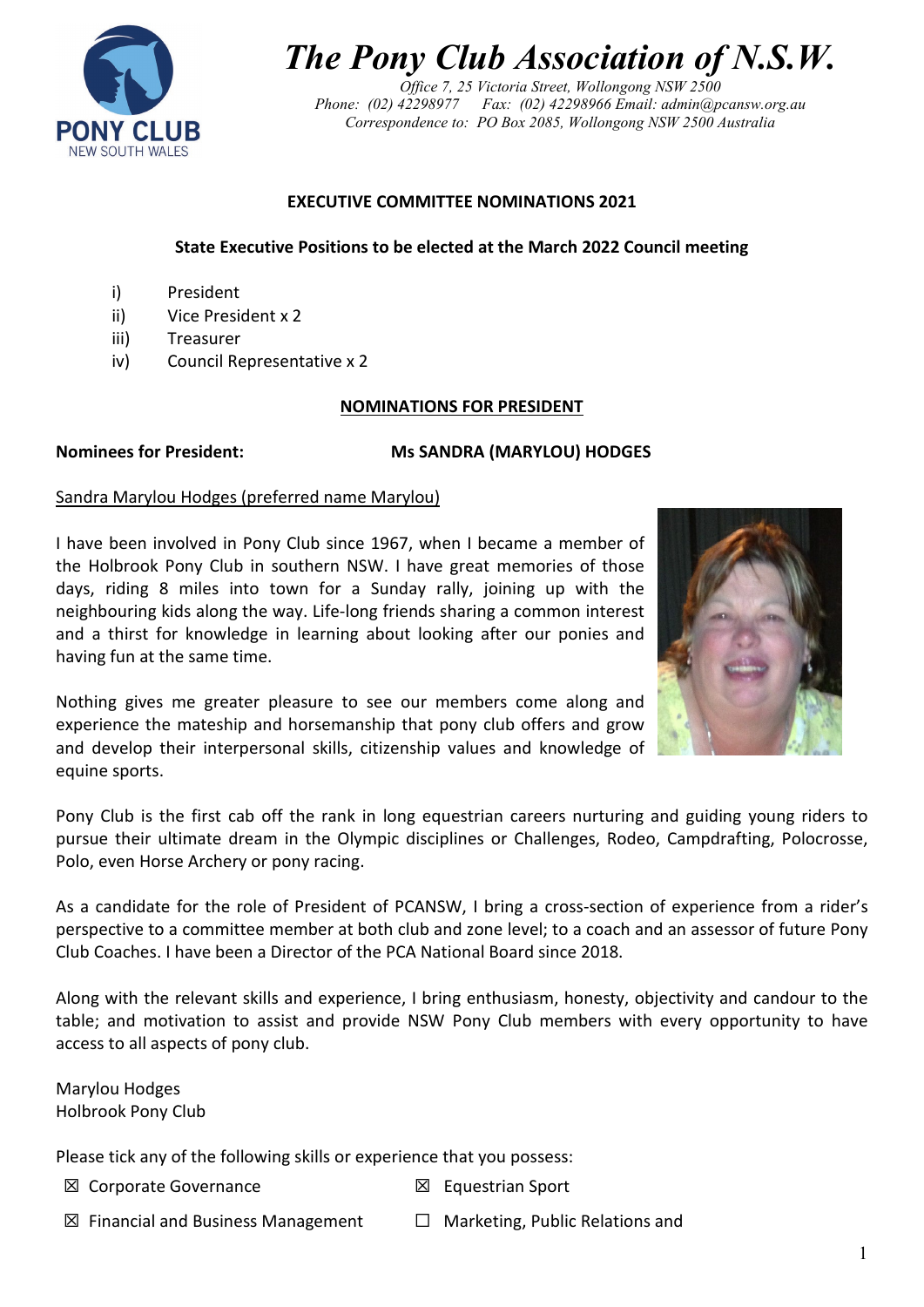# Fundraising

☐ Law ☒ Human and/or Equine Health and Welfare

# ☒ Education

# Education:

Degree in Social Welfare, Diploma Business Management and Economics, Dip Community Services, Dip Case Management, Cert IV Training and Assessment, Equine Therapy Horse Specialist, Level 1 and 2 Pony Club Instructor, Pony Club Examiner, Level 1 NCAS Coach and NSW NCAS Coach Assessor.

# Experience:

Holbrook Pony Club Experience:

- Level 1 and 2 Instructors Certificates
- Club Examiner
- Level 1 NCAS Coach
- Past President
- Past Secretary
- Zone Delegate
- Club Senior Instructor

Zone 20 Pony Club Experience:

- President
- Zone Delegate to State
- Zone Chief Instructor
- Zone 20 Executive Committee
- Zone 20 Camp Officer in Charge
- Zone 20 Disputes Committee

NSW State Council Experience:

- Zone Chief Instructors Panel
- NCAS Coach Assessor
- State Advisory Committees Dressage, Campdrafting and Sporting, Mounted Games and Showriding

Pony Club Association National Committees:

- PCA Director 2018 2022
- National Gear Rules
- Mounted Games
- Coaching Advisory Committee
- Board Nominations Committee

Current Professional Employment

- Education Support Officer Dip of Nursing and Community Services, TAFE NSW Southern Region.
- Disability Support Assistant, TAFE NSW Southern Region.

# Previous Board Experience

- Director Pony Club Australia from 2018
- Committee Member Goulburn Murray Australian Stock Horse Branch
- President of South Eastern Australia Australian Stock Horse Council
- Holbrook Show Society President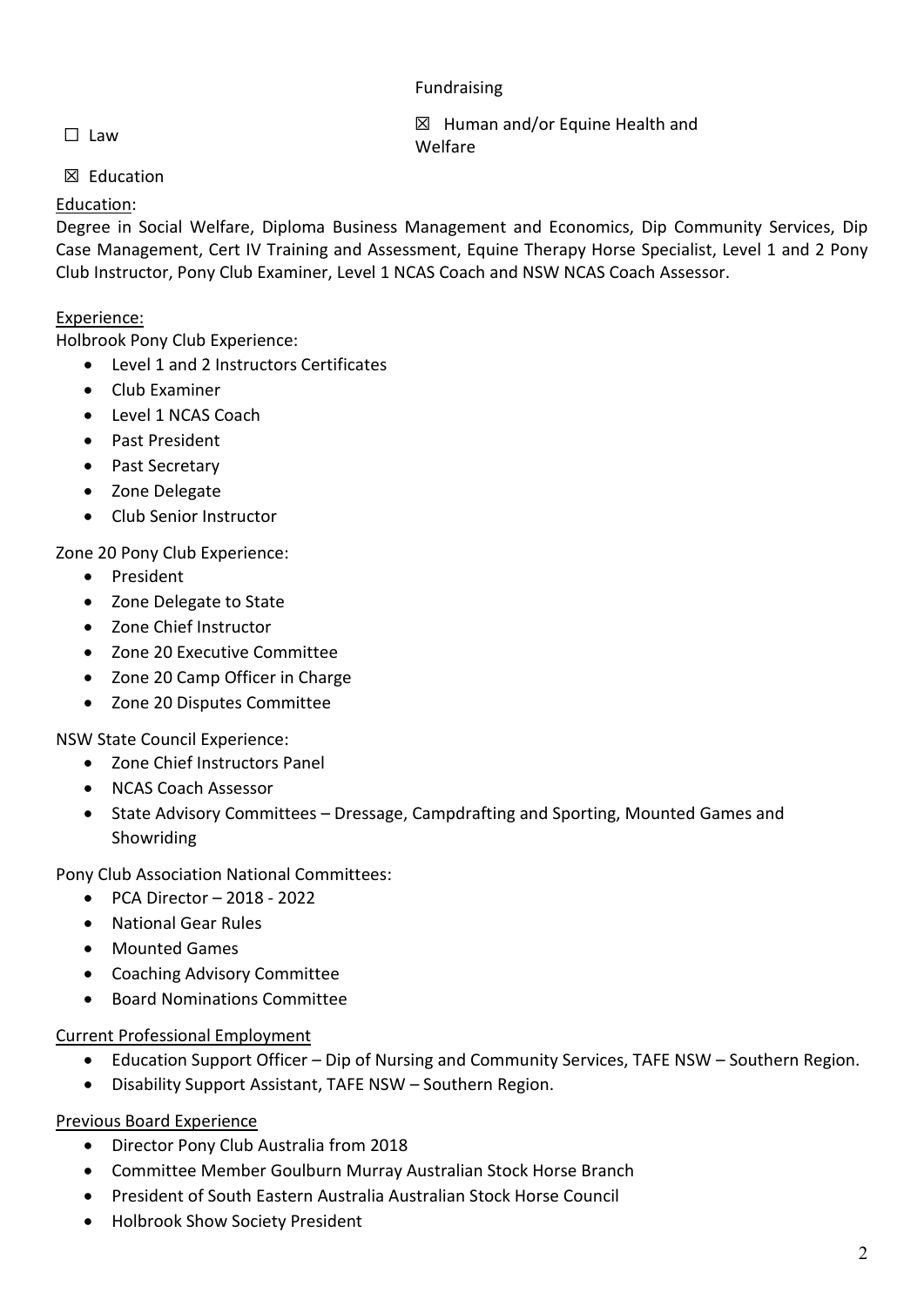- Australian Director for HHK Travel P/L
- National Manager HHK Travel P/L
- National Manager International Agricultural Exchange Programs
- The Man From Snowy River Bush Festival Management Committee

# Current Affiliations or Memberships

- Life Member of Zone 20 Pony Club NSW,
- member of Holbrook Pony Club (since 1967),
- Member of the Australian Stock Horse Association.
- Committee Member Goulburn Murray Branch Australian Stock Horse Society
- Committee Member of South Eastern Australian ASHS Council
- Holbrook Show Society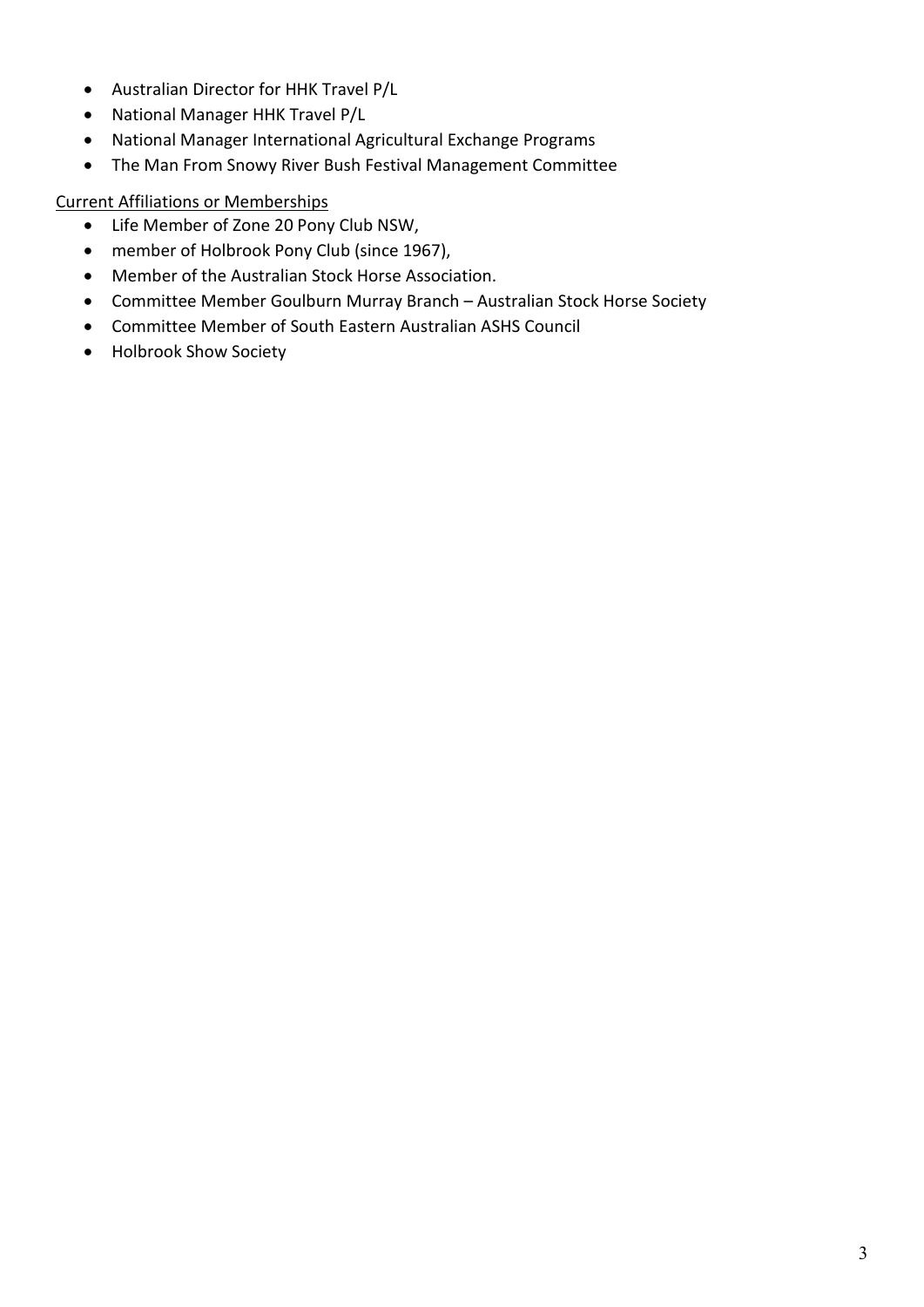# **Nominees for Vice President SANDRA (MARYLOU) HODGES**

# **Nominees for Vice President: MR PHILLIP LOUGE**

My name is Phil Logue, my interest and involvement in Pony Club dates back to the 60's as a rider. Then in the late 80's and onward to this present day. As a parent with the view that my children would experience the same opportunities as I did.

I have observed many changes over the years and believe I can contribute to the NSW Pony Club Association with the experience of my past achievements and service to the Association.

- Have been a councillor since late 80's to present day.
- ZCI for Zone 7
- Service 15 years on executive as a Council Representative and as a Vice President
- Technical Delegate for "NSW State Sporting and Campdrafting Championships" for 12 years
- Technical Delegate for "Mounted Games Championships.
- A member of various disciplines Advisory Committees
- Coached NSW Snr Mounted Games Team 8 years
- Assisted with NSW Games Squad
- Australian AMGA Games coach 10 years
- Coaching at various disciplines & Supervision at NSW State Camp for 27 years.
- Elected Director of the Australian Lighthorse Association

Now that I have retired, I believe as a member of the Executive I can contribute more of my time, my experience, knowledge, and energies once again to the NSW P C Association and its members.

Sincerely Phil Logue

# **Nominees for Vice President: MRS BELINDA TINK**

My name is Belinda Tink. I am with Rawsonville Pony Club in Zone 4. My children have been involved with Pony club for over 10 years. I am a secretary and dual share the treasurer role for both Rawsonville and Zone 4 pony club.

I am a financial planner and have been since 2005. I have been a director since 2016 of our business. I have experience in MYOB, using it for my business, our family farm business. I rent the office space in an accounting firm and share our knowledge between our services we offer. Rawsonville Pony Club have received 2 extensive grants totalling \$250,000 and I handle the cashflow and BAS.

I have spent 2021 as the Pony Club NSW treasurer and have been an active contributor to the executive team.

As a financial planner, we have to uphold the values which are honesty, integrity, diligence, competency, and fairness which is something Pony Club NSW and executive team require. I believe I would be a good fit to the team.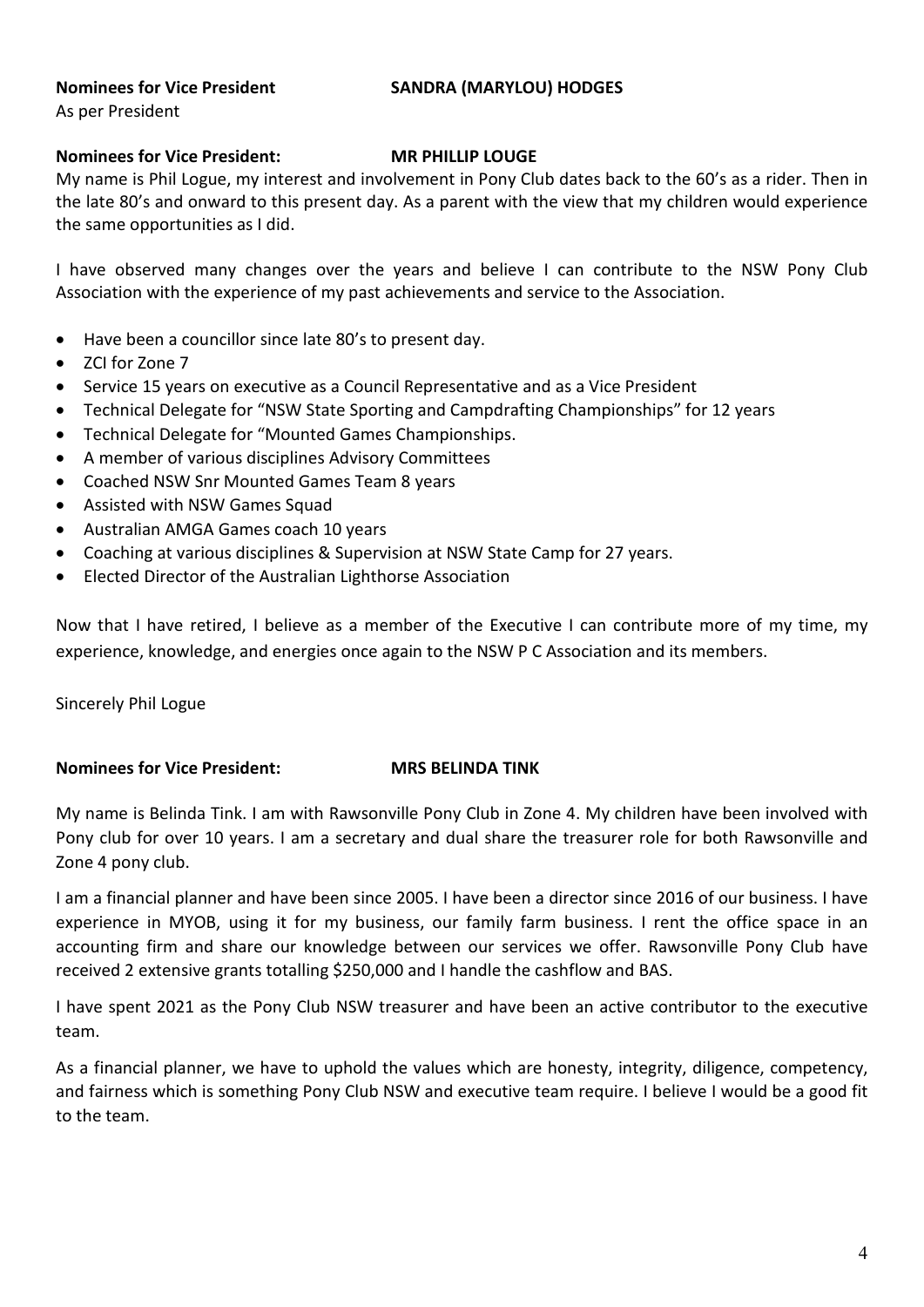## **Application for a position on the PCANSW State Executive**

#### **INTRODUCTION**

My name is Sarah Woodhouse and I have been a member of Pony Club since I was five years old. I grew up in Norfolk in the United Kingdom and my local Pony Club was the West Norfolk Branch and I was lucky enough to be able to represent my club, district, and country in equestrian disciplines. Currently I am a beleaguered sheep farmer, which is a lesson in resilience. I have worked in the Human Resources and Risk Management areas for companies such as Bega Cheese and David Jones. I went to University in Edinburgh – which is probably why I live in warm Australia, and I was lucky enough to take a double first with Hons. in Medieval History and Arts. This is not at all useful with sheep, but it does mean I can get a job done.

I moved to Australia in 1988 and soon joined the Cooma Horse and Pony Club and not very long after that I was recruited by Neville Summerill to be his Deputy ZCI, and for the last 26 years (I am so old!!!) I have been the ZCI for Zone 18. This has been extremely rewarding in many areas but core to my love of Pony Club has been the joy in coaching young riders to love, care for and attempt to excel in their chosen disciplines. If their chosen discipline is riding at home poking about the paddock, well that to me is equally as valid as those that aim for Olympic recognition.

#### **PCA NSW – HOW I SEE IT**

I do believe that Pony Club has such a tremendous role to play in the early development of our young riders and it is often a key community sporting group. Its core business is to deliver a safe program of horsemanship and coaching that encourages a love and understanding of horses with an ability to care for them, and therefore develop the riding skills required to become a horseman. This is not meant to sound blasé or even blah blah!! I genuinely think that offering good quality all round instruction, with club/ zone/ state/ national and international competitions alongside a strong community focus will mean our association stands a chance of continuing and strengthening.

As a group of Volunteers anyone working for their local club or in a zone or state position has a large amount of their free time taken up with "pony club". Being part of this association is rewarding, it can also be exhausting and exhilarating (often at the same time). I would like to contribute more into the organization by offering my services to the Executive.

I will offer the members, integrity, experience, knowledge, fairness, impartiality, and a belief that Pony Club is still relevant in today's ever-changing environment. The horses and ponies really do need Pony Club, we are the ones that promote health and well-being, and most clubs still have very experienced horsemen (usually women!!!) to help advise newcomers on their new purchase. How many times have you heard the comment, "my daughter loves horses, so we bought her a pony, and we know nothing about them" That always brings a sinking feeling, it is usually followed by the thought what have they been sold. We are needed, it is changing, and we do need to change, in conjunction the technology, the thinking and the membership backgrounds. The values shouldn't change we must maintain a high level of safety for people and ponies, we must remain courteous to others, and promote good horsemanship at all times.

**2022**. The difficulty of COVID 19 risk is still out there, albeit we hope to a lessening degree. We in Australia are truly the lucky country with the management of this virus. All of us, the members of PCANSW have had our own struggles and disappointments with this virus. However, it has in a funny way been an excellent year for our Clubs and Zones. The number of rallies is up, the Zone championships, Jamborees and the Regional plus Instructors Schools have all gone ahead, with record numbers. This shows the riders and Instructors still want to ride and coach. Let us hope that 2021 is a softer year and that we can rebuild our state level competitions.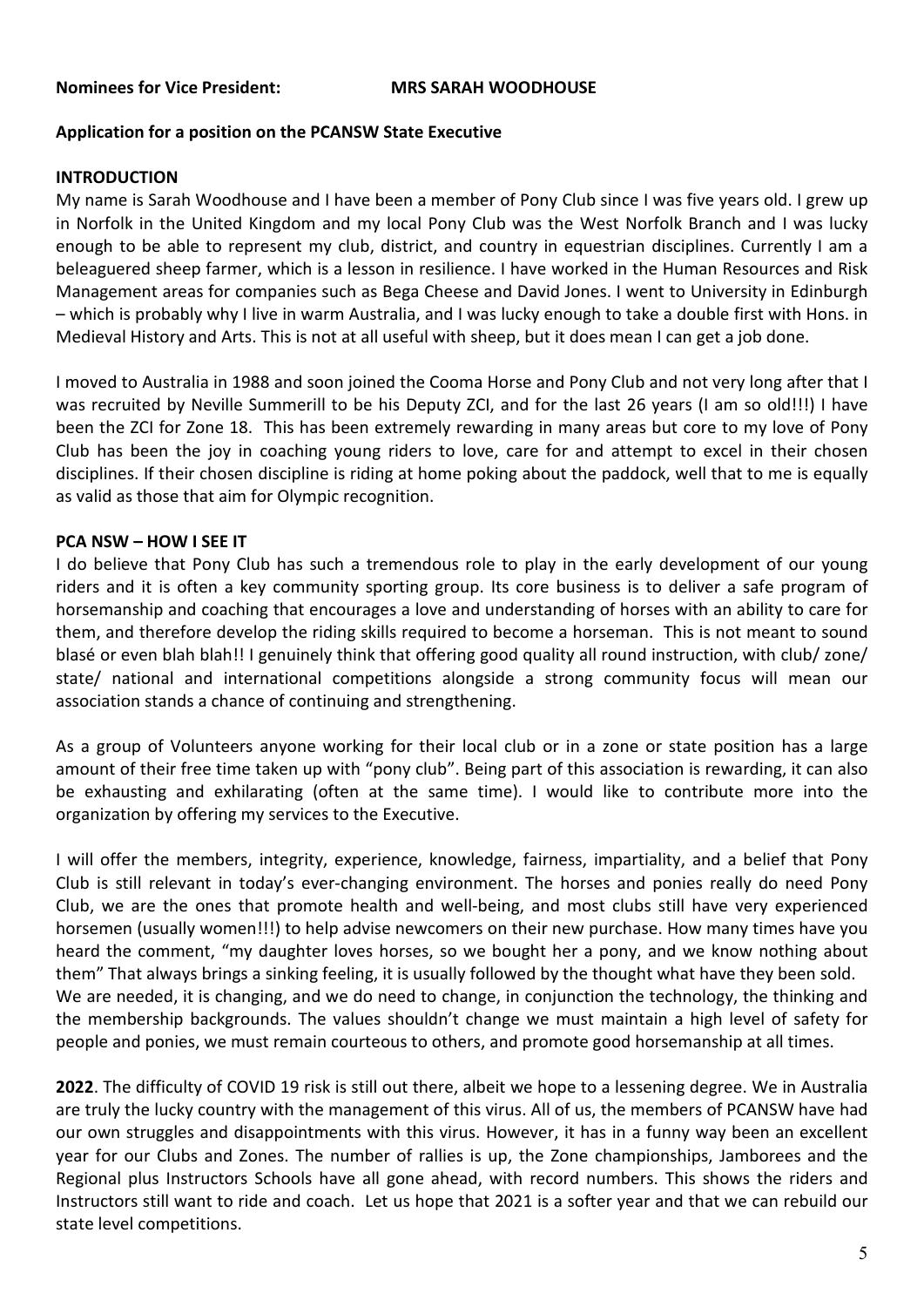We do still provide fun, coaching, humour, and a chance for the parents/carers to watch their children enjoy themselves on their ponies careering around the pony club grounds with their friends.

# **Nominees for Vice President: MRS CLARE MARTIN**

To the members of NSW PCA State Council,

I come from a family that has been continuously involved in pony club since 1948,when my mother began riding with Merriwa Pony Club and then took on other roles within the club until my sisters and I began competing. My children have been members since age 4 and all three are still competing (aged 18 – 22) at club, zone, state, and national level.

My children also actively compete outside of pony club, as do so many of ourmembers, and I am acutely aware of the wide-ranging options available to equestrian kids today. I see this as one of the challenges that pony club must address if we are to stay relevant and retain, or more importantly, grow our membership.

I have served as a member of the state executive for 2 years now and also hold roles at a zone and club level. I have extensive business and financial experience being a Chartered Accountant and having run my own business for the past 28 years. This mix of financial acumen and hands on pony club experience will allow me to help to keep our organization strong and relevant in an ever increasingly difficult environment.

I believe that I can bring to the Executive and Pony Club NSW a blend of the old;knowledge of how things have been done in the past, and the new; an outlook thatis open to new ways of approaching things, whilst keeping a steady hand on the wheel.

Clare Martin, Merriwa Pony Club, Zone 7.

**Nominees for Vice President: MRS HILARY FLETCHER**

**Hilary Fletcher**

**Contact details: 0412707731 3 Captains Hill Road WALLAROO NSW 2618**

**slaterfletcher@iinet.net.au Website**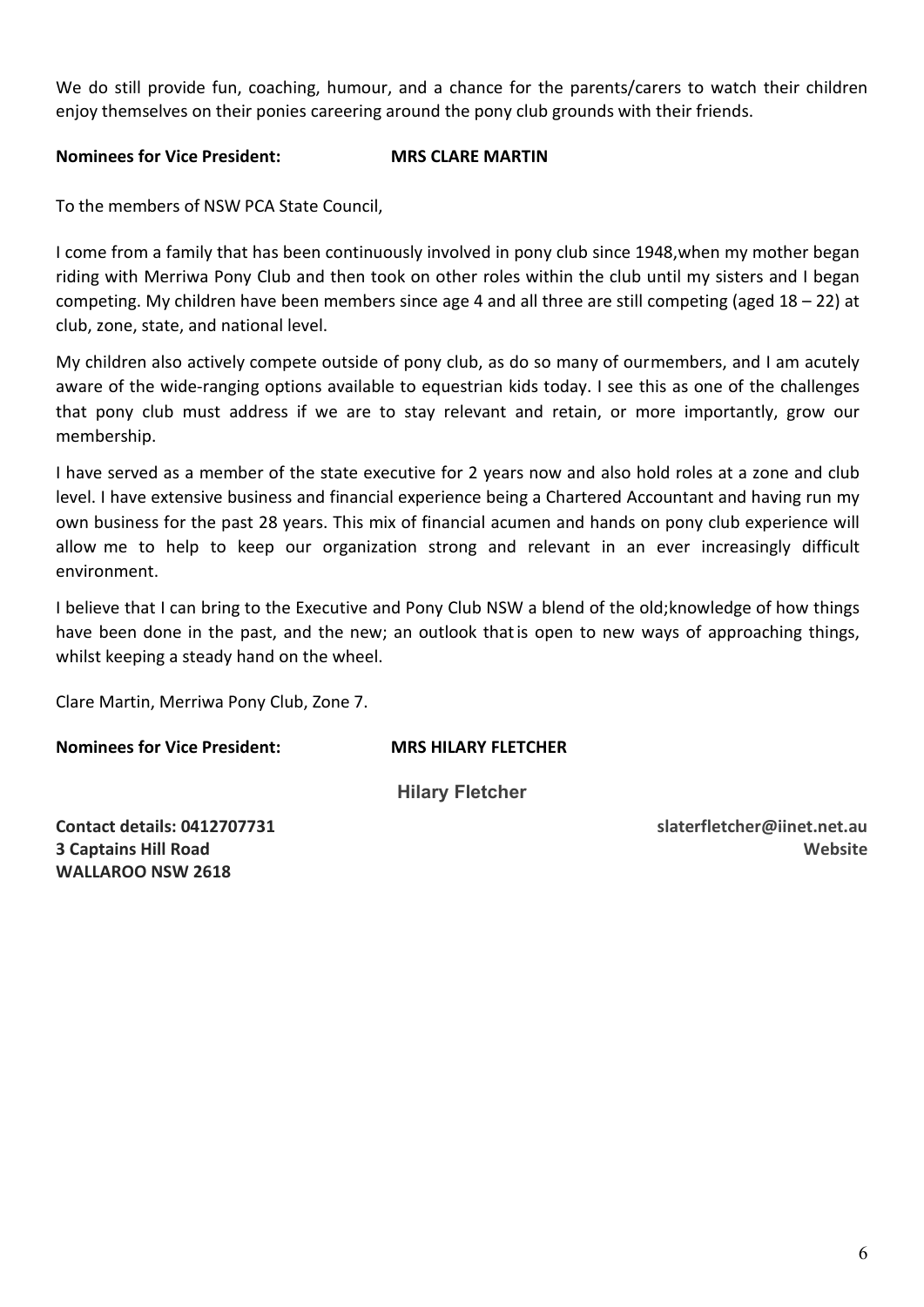| <b>Roles nominated for</b>    | <b>PCA NSW - Executive</b><br>PCA NSW Vice President, Councillor                                                                                                                                                                                                                                                                                                                                                                                                                                                                                                                                                                                                                                                                                                                                                                                                                                                                                                                                                                                                                                                                                                                                                                                                                                                                               |  |  |
|-------------------------------|------------------------------------------------------------------------------------------------------------------------------------------------------------------------------------------------------------------------------------------------------------------------------------------------------------------------------------------------------------------------------------------------------------------------------------------------------------------------------------------------------------------------------------------------------------------------------------------------------------------------------------------------------------------------------------------------------------------------------------------------------------------------------------------------------------------------------------------------------------------------------------------------------------------------------------------------------------------------------------------------------------------------------------------------------------------------------------------------------------------------------------------------------------------------------------------------------------------------------------------------------------------------------------------------------------------------------------------------|--|--|
| <b>Skills &amp; Abilities</b> | Confident horse person, with over 40 years' experience owning, competing, and<br>riding horses.<br>Pony club riding member for 20 years<br>Pony Club parent for 10 years<br>Member of State Executive and Chair of the State Complaints Committee                                                                                                                                                                                                                                                                                                                                                                                                                                                                                                                                                                                                                                                                                                                                                                                                                                                                                                                                                                                                                                                                                              |  |  |
| <b>Relevant Experience</b>    | Life Member of Canberra Lakes Pony Club (Zone 16)<br>I joined Canberra Lakes PC as a young rider in the 70s. I competed in<br>$\bullet$<br>mostly zone events as in those days my parent couldn't afford much<br>more.<br>My daughter was also a member of Canberra lakes at the age of 7 when<br>$\bullet$<br>she commenced riding her first pony. Successfully competing at<br>numerous Zone, State and National events where she represented NSW<br>in Eventing at the Nationals before taking time out to commence her<br>university studies.<br>Positions held<br>Committee member for Canberra lakes PC<br>Horse Welfare Officer<br>$\bullet$<br>Instructor<br>$\bullet$<br>Senor instructor<br>$\bullet$<br>Zone 16 Chief Instructor (2017-2019)<br>Currently Deputy ZCI as part of our zone mentoring program to<br>encourage new 'blood' into our executive<br><b>State Executive Committee</b><br>$\bullet$<br>I am an active member of Canberra Lakes Pony Club where I teach and am<br>qualified Level 1. I also find time to train and compete on my own horse which I<br>find helps to keep my knowledge and competencies current.<br>I volunteer at our local SJ Club and have assisted in pole picking, course building<br>and Stewarding. I have also completed a Level 1 Judging Course with Michael<br>Archer in July 2017. |  |  |
| <b>Education</b>              | Higher School Certificate - many years ago!<br>Bachelor of Science - Forensic Investigation<br>Diploma of Management<br>PCA NCAS Level 1 Coach<br>2022 State Instructor Workshop at SIEC State Camp.                                                                                                                                                                                                                                                                                                                                                                                                                                                                                                                                                                                                                                                                                                                                                                                                                                                                                                                                                                                                                                                                                                                                           |  |  |
| Communication                 | I have good communication skills; I have assisted in numerous mediation where                                                                                                                                                                                                                                                                                                                                                                                                                                                                                                                                                                                                                                                                                                                                                                                                                                                                                                                                                                                                                                                                                                                                                                                                                                                                  |  |  |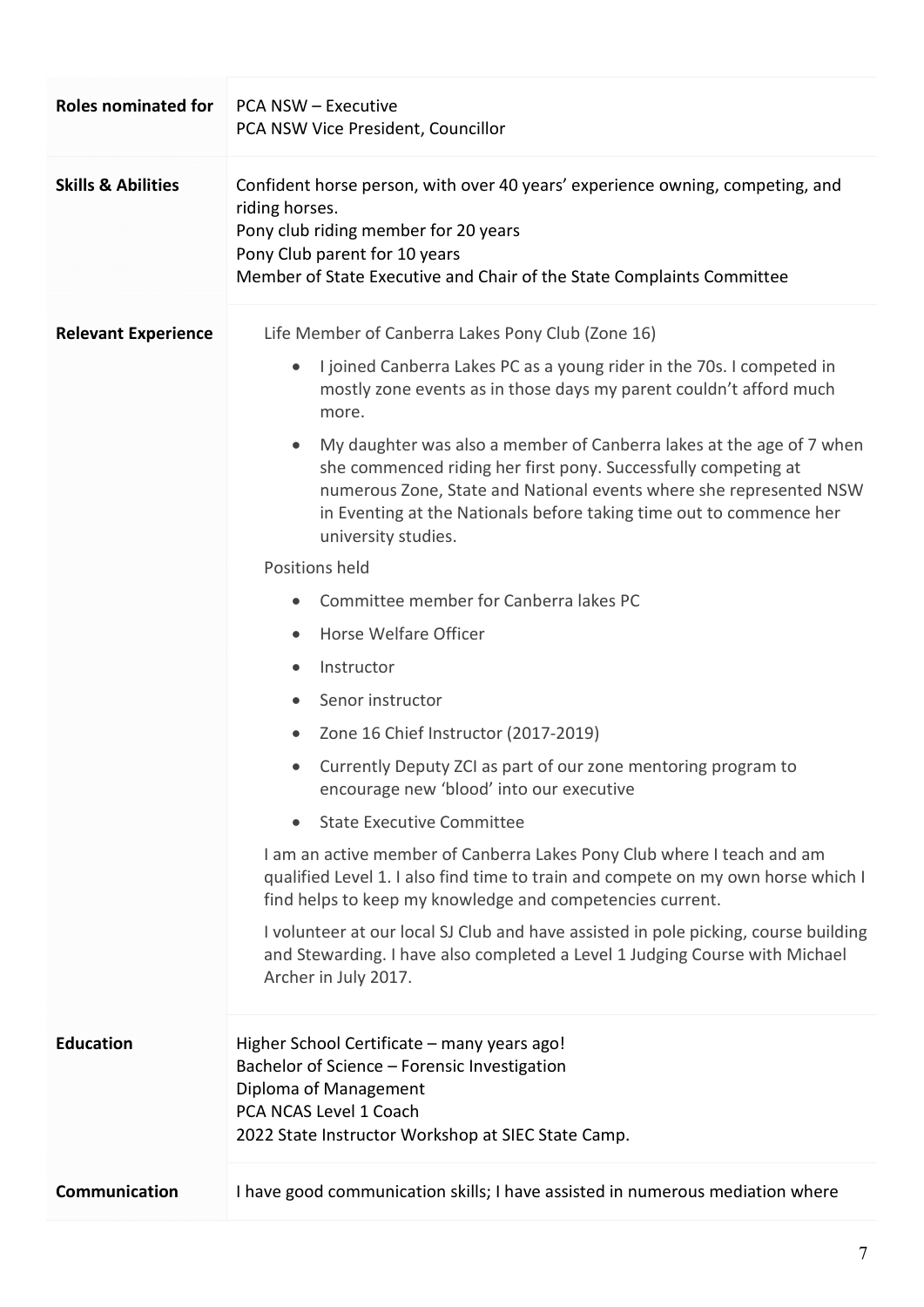|                   | conflict in PC. An example was when I was asked by a 13 yr old girl at the 2019<br>Zone 16 Camp to assist her in a bullying issue she was experiencing with her Troop<br>Leader. I was able to achieve a mutual outcome by mediating with the 13 yr old<br>and her troop leader. I actively listened to both sides of their argument and<br>mediated an outcome whereby both parties 'gave' a little to enable an outcome<br>that allowed them to continue to remain in the troop and acknowledge that their<br>behaviour contributed to the cause yet could also contribute to the successful<br>outcome of the dispute.                                           |
|-------------------|---------------------------------------------------------------------------------------------------------------------------------------------------------------------------------------------------------------------------------------------------------------------------------------------------------------------------------------------------------------------------------------------------------------------------------------------------------------------------------------------------------------------------------------------------------------------------------------------------------------------------------------------------------------------|
| Leadership        | I am a retired Police Officer of 34 years' service. I have developed good leadership<br>skills and am a confident and independent person. One of the more relevant roles I<br>performed was the Officer in Charge of the AFP Mounted Cadre. Part of my role in<br>this position was to provide leadership to a team of mounted police riders and the<br>horses. This included producing and delivering Operational Orders for large<br>community events. I also lead the team of horses and riders for ceremonial events<br>including Governor General escorts, Anzac Day parades, Police funerals and<br>community events where the mounted Sections was deployed. |
| <b>References</b> | Gary Harmer<br>Jane Frankum<br>Kerren Britton<br>Sarah Woodhouse<br>Shauna Haipola                                                                                                                                                                                                                                                                                                                                                                                                                                                                                                                                                                                  |

**Nominees for Vice President: MRS AMANDA WUNDERLICH**

# **Kenthurst Pony Club Zone 23** To the Pony Club Council & Members,

Having been a member at pony club from 1987 to 1992, my children (now aged 11 & 8) and I have both been members of Dural Pony Club since they were 3 or 4 years old. When I was riding, my interests were equitation and eventing where I competed up to Advanced level and was selected for a number of junior squads, before shifting my focus to university. I continued as an EA instructor and rode track work for a few years while I was at university completing an Honours degree in Event Management & Sports Marketing in conjunction with a Diploma of Education. I later completed an MBA in Marketing & Strategic Management and an Advanced Diploma in Public Relations as well as becoming an accredited PRINCE II Project Manager, PROSCI Change Manager and Six Sigma Black belt (process improvement). Throughout my career my passion has always been in events and sponsorship, and I have been fortunate to work across numerous sports in the private, public and not for profit sectors including:

- Manager of Elite Sport for Surf Life Saving Australia
- Sponsorship & Marketing Manager for Surf Life Saving Australia
- Event Manager for Sydney Harbour Foreshore Authority
- Sales and Sponsorship Manager for V8 Supercars
- Sponsorship & Events Manager for WesTrac (Caterpillar)
- Business Transformation Manger WesTrac (Caterpillar)
- Business Improvement Manager for Wilson Group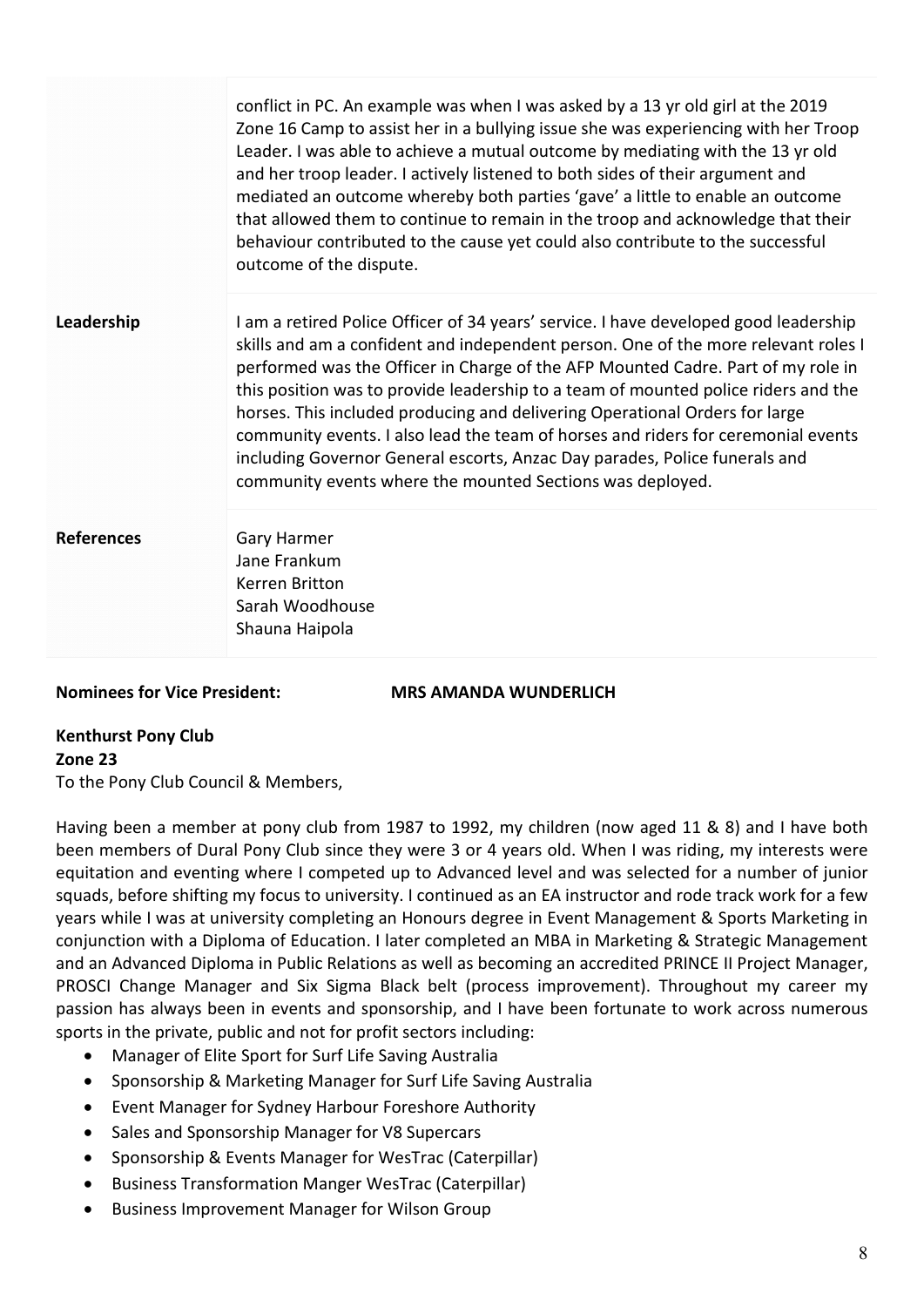- General Manager Marketing and Commercial for World Rally Championship in Australia (current role)
- Business Analyst Paynter Dixon (current role)

I currently hold my PCA NCAS level 1 and have been the ZCI for Zone 23 and after holding the role of Club Captain at Dural Pony Club since 2016, I am now the Senior Instructor at Kenthurst Pony Club. I am relishing being back in pony club and I hope that my children have opportunity to benefit from the same experience that I enjoyed when I was at Pony Club so many decades ago. Seeing firsthand the membership challenges facing Pony Club, my goal is to create an inclusive atmosphere that encourages participation across all levels and offers both children and parents a feeling of "belonging" and achievement, while create a platform for competition and developing valuable horsemanship skills. I also appreciate the importance of engaging & rewarding the volunteers as they are the backbone of the organisation.

Having held the role of Vice President of PCANSW for the past 2 years it has become clear how many opportunities there are to continue to build on the success of Pony Cub in NSW. I would like to further develop opportunities to invest in the skills of our coaches, team managers, judges, and officials, and to draw on the significant knowledge and skills of our older members and broader pony club community. Empowering our discipline committees to develop their portfolio, will enable the executive team to seek feedback from our members and develop a strategic plan that would increase the engagement participation across all levels of riding.

I see so many opportunities for Pony Club to grow and build loyalty with its members, and whilst I am acutely aware of challenges that equestrian sports face in Australia (land availability, cost of horses, safety etc), I am optimistic about the future of Pony Club and strongly believe it is an essential grass roots platform for the sport. I would like to utilise my 25 years of national and international experience in the sporting and corporate sector and be a member of the team that guides Pony Club NSW on the next stage of its journey to ensure the success and longevity of the Association, allowing future generations to enjoy the great experiences pony club offers to its members. Regards,

Amanda Wunderlich

# **NOMINATIONS FOR TREASURER**

**Nominees for Treasurer MRS BELINDA TINK** As per Vice President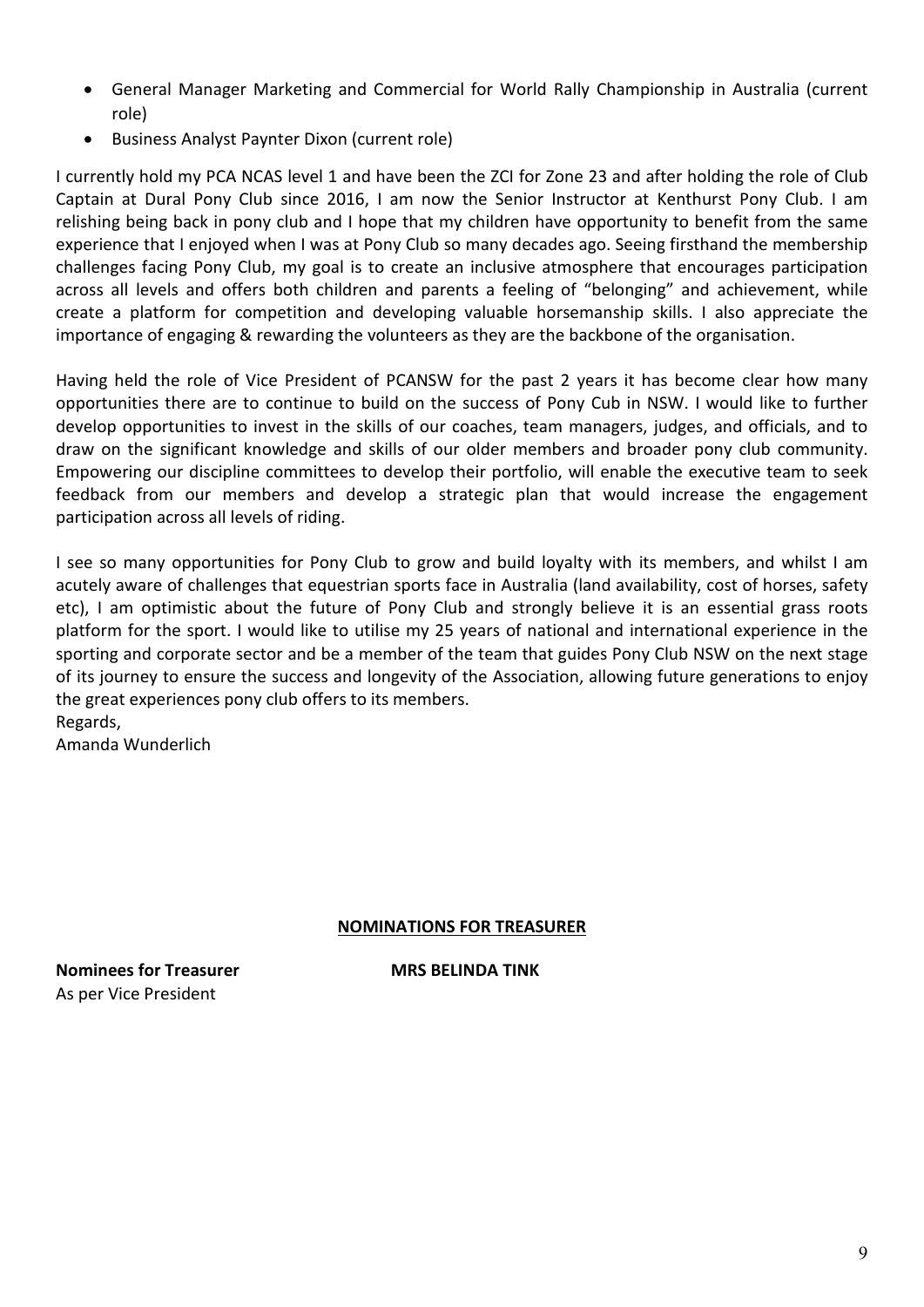#### **NOMINATIONS FOR COUNCIL REPRESENTATIVES**

| <b>Nomination for Council Representatives</b><br>As per President    | <b>SANDRA (MARYLOU) HODGES</b> |
|----------------------------------------------------------------------|--------------------------------|
| <b>Nominees for Council Representative:</b><br>As per Vice President | <b>MR PHILLIP LOUGE</b>        |
| <b>Nominees for Council Representative:</b><br>As per Vice President | <b>MRS BELINDA TINK</b>        |
| <b>Nominees for Council Representative:</b>                          | <b>MR GUY THOMAS</b>           |

#### GUY THOMAS

Current Club Member of BOGGABRI Pony Club Zone 5 Chief Instructor, State Delegate, Zone Assessor Pony Club Experience:

- Zone 5 junior riding member of Narrabri pony club 1968-1973 (6 years)
- Narrabri Pony Club from 1979-1990 troop leader for annual camp (10 years)
- Zone 7 president and Senior Instructor Aberdeen pony club for 7 years Camp Commandant Aberdeen Rossgole annual camp 1994 – 2000 (7 years)
- Life member Boggabri Pony Club
- Camp commandant Boggabri 2000 2004 (5 years)
- Instructor/organiser annual camp from 2005 current
- Senior Instructor from 2016-2021Boggabri

#### Work/Life Experience

I completed my Agriculture Diploma at Yanco Agricultural College and went to work in the Northern Territory, Western Australia, and Queensland for 8 years on large cattle holdings. All the work in the 1970's and 80's was done with horses. I transferred to Ellerston near Scone NSW in 1983 and worked with both sheep and cattle and of course more horses.

Since 1992, I have been managing East Rossgole at Aberdeen a Beef Cattle and Sheep Wool property and once again bred, trained, and worked with horses. My wife and I breed Australian Stock Horses. Both my children have been active Pony Club members both at ABERDEEN and BOGGABRI and I have continued my commitment to the Pony Club Movement by actively contributing throughout all this time.

My aim is to encourage and promote the benefits of being safe and happy riders. I will contribute a range of views on the executive that fairly represents all zone and localities. Giving support to all the disciplines that Pony Club Covers.

I have served on many committees and have experience with financial reports, budgets, governance, equality and organising events.

Any organisation is only as good as the people who invest their time and energy intoensuring it is run as professionally and ethically as possible.

Sincerely Guy Thomas 0409 828 685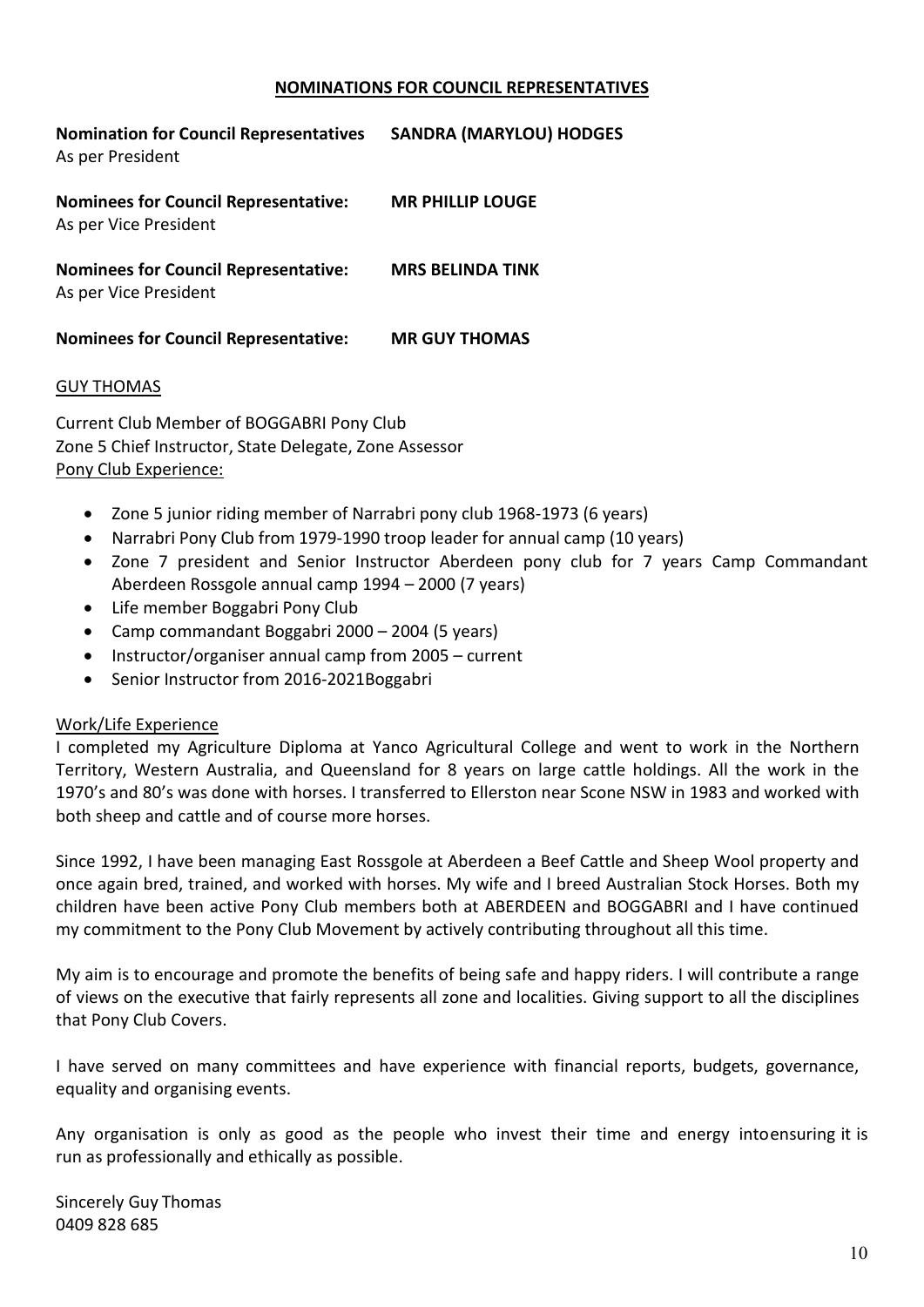24/1/2022

#### **Nominee for Council Representative: MS FIONA PENNELL**

Coonamble Pony Club Zone 4

Fiona Pennell wishes to nominate as Zone Chief Instructors Representative to Council and a Council Representative:

I have been involved within Pony Club most of my life since starting at an early age. I am a Level 11 Instructor and Examiner in the old system of instruction, and I am also a NCAS level 1 instructor.

I have been the Senior Instructor at Coonamble Pony Club for the past 13yrs, I was Deputy ZCI for Zone 4 for 3yrs, and then in 2013 I became ZCI for Zone 4. Since becoming ZCI I have organised regional schools and instructor schools that are available through NSW PCA and also help with the organising and running of zone events such as our jamboree, showjumping, sporting and campdraft, Show Riding and Dressage. I have been an assistant Technical Delegate for State Sporting for the past 3 years and for the past 5years I have been Technical Delegate for State Campdrafting and Team Penning.

PCA Nationals 2019 I was on the organising committee, and I was the Technical Delegate for the Tetrathlon.

Whist being on the Executive as Vice President for 2years, and the last 3 years as Zone Chief Instructors Representative to Council I was proactive within my role, attending the 2019 PCA Nationals and State Events and State Camps.

I am involved within the Pony Club movement because I enjoy being able to help riders succeed in their chosen discipline and also to see children learn to ride and enjoy themselves.

Away from Pony Club I compete at Campdrafts, I am interested in the Racehorse Industry and have been for many years, as my grandfather and my father were Racehorse Trainers.

I work in Administration for the Dept of Education.

Yours sincerely Fiona Pennell

| <b>Nominee for Council Representative:</b><br>As per Vice President nomination | <b>MRS CLARE MARTIN</b>      |
|--------------------------------------------------------------------------------|------------------------------|
| <b>Nominee for Council Representative:</b><br>As per Vice President nomination | <b>MRS HILARY FLETCHER</b>   |
| <b>Nominee for Council Representative:</b><br>As per Vice President nomination | <b>MRS AMANDA WUNDERLICH</b> |